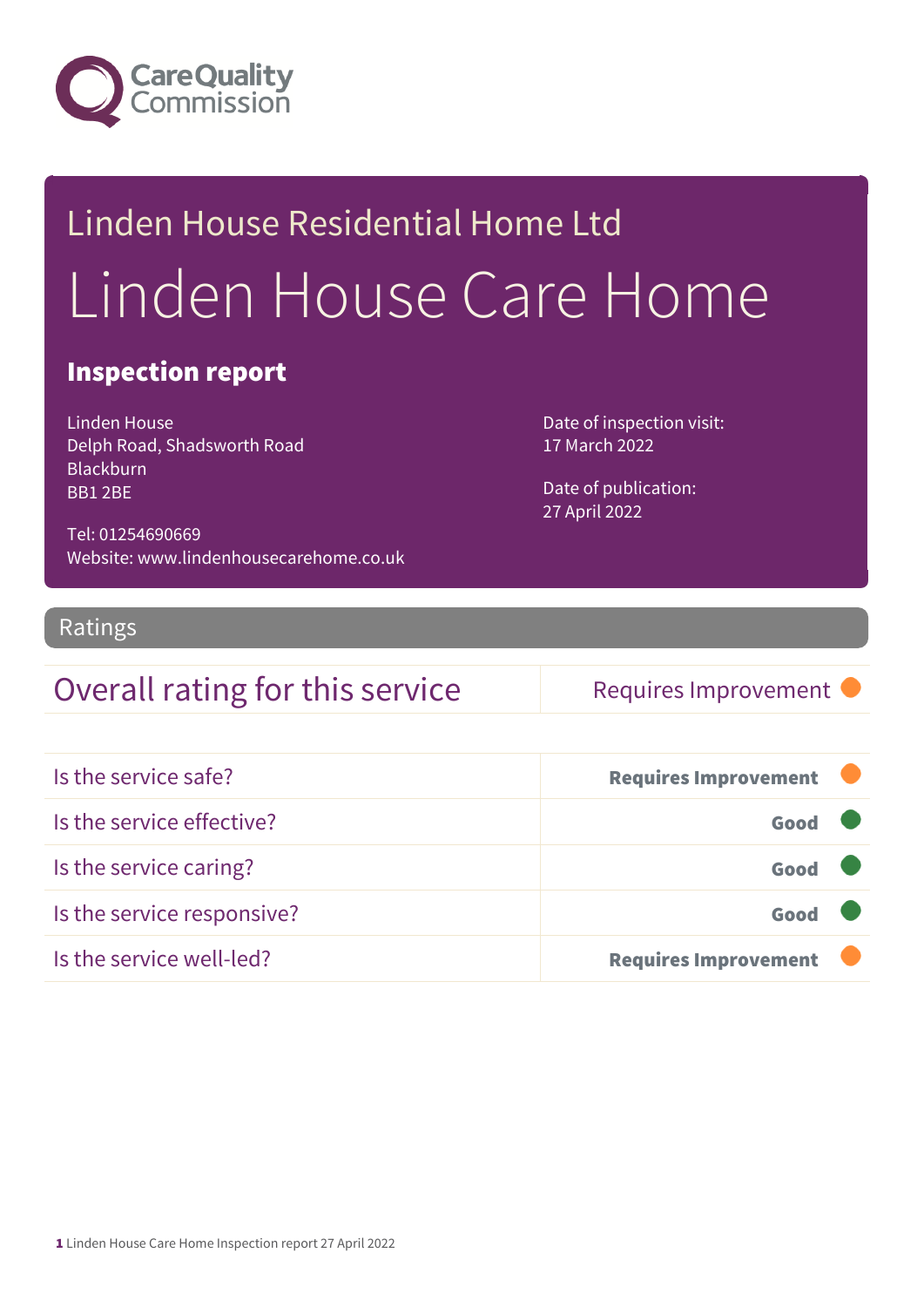## Summary of findings

### Overall summary

#### About the service

Linden House Care Home is a residential care home providing accommodation and personal care for up to 63 people. There was 44 people living in the service at the time of the inspection. The service accommodates people across two separate units, each of which has separate facilities both with access to a large lounge and dining area. All bedrooms were of single occupancy and 47 of these had ensuite facilities.

#### People's experience of using this service and what we found

The service was clean, tidy and people had access to PPE to protect them from infection risks. The registered manager confirmed supplies were made available to staff around the service. Policies and guidance was in place to support the risks associated with COVID-19. However, more up to date information was available. People and relatives could not confirm face to face visits were taking place and they had not been told about the current outbreak. Some people and staff told us the staffing numbers was a concern. The provider confirmed they would review the dependency tool as soon as possible to ensure staffing numbers reflected people's needs.

Systems were in place to deal with abuse allegations, and most people told us they felt safe. Risks were assessed and managed. Records had been completed in relation to incidents and accidents. However, one incident had not been reported to the management. We found medicines were managed safely across the home. Staff did not have access to guidance for the management of thickeners and thickeners were not stored safely. The registered manager took actions to ensure thickeners were stored safely and that guidance was available for the staff team.

Some people fedback that reviews by professionals were taking place. Staff had received training to support them in their role and most people, relatives and staff confirmed they were confident in their skills.

Most people were happy with the meals provided, and we saw people being offered choices during the inspection. The feedback was that sometimes there was a delay in people having breakfast due to support for them to rise. There was an ongoing refurbishment in the service and the provider confirmed they would ensure the refurbishment plan was detailed as to the improvements in the service. People were supported to have maximum choice and control of their lives and staff supported them in the least restrictive way possible and in their best interests; the policies and systems in the service supported this practice.

The feedback was that people on the whole received good care and were treated with dignity, respect and their diverse needs were considered. People had access to communal areas however, these were not always monitored by the staff team. The registered manager confirmed that they would ensure all staff responded to people's needs in a timely manner to prevent delays to people's care. Care records contained information about their likes, choice and needs.

We received feedback that activities had not been consistent since the pandemic, the provider said they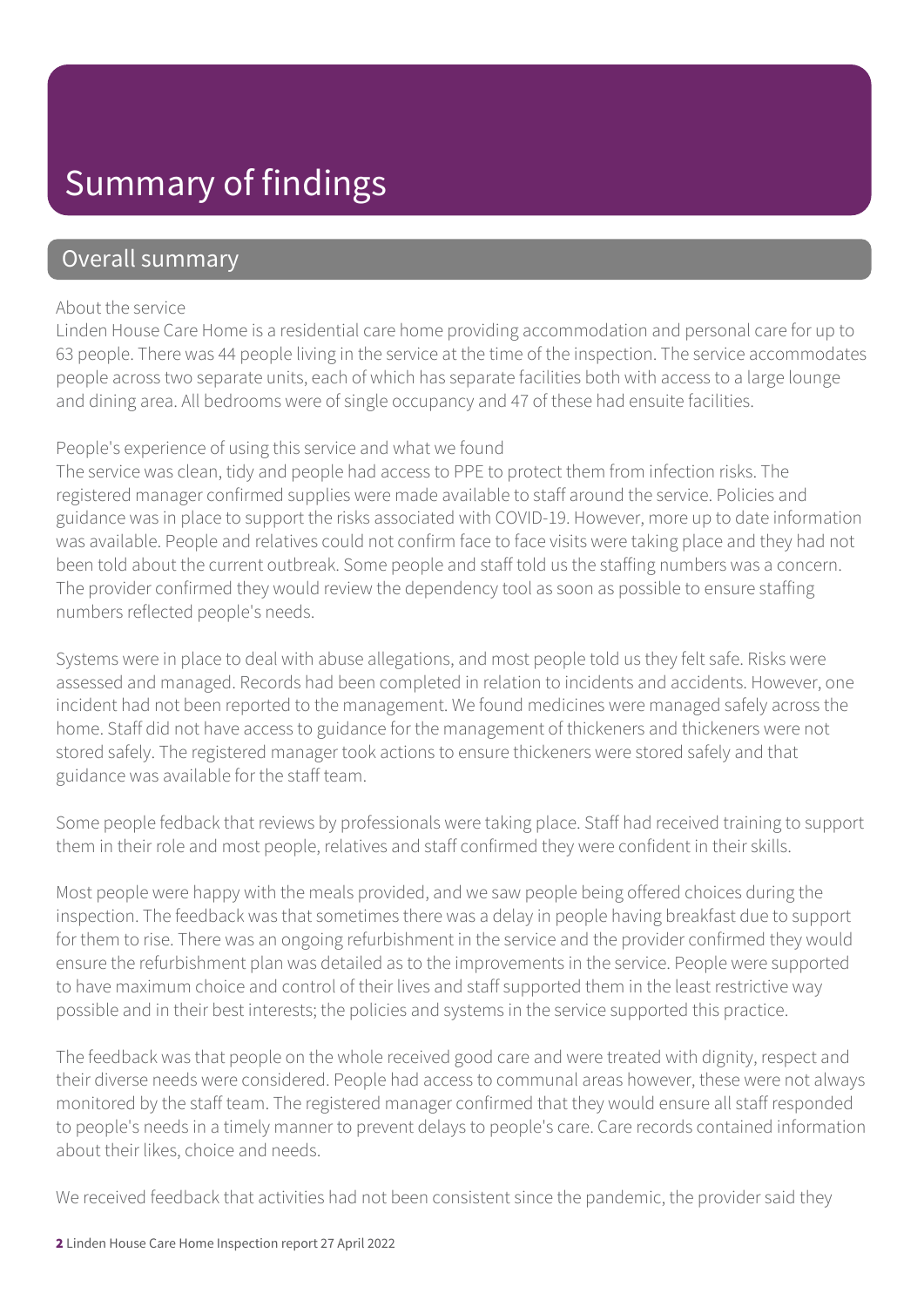were in the process of advertising for an activities co-ordinator. Care records contained detailed information to support the care delivery to people. People's end of life care needs were supported. Complaints were managed and staff knew what to do in response to complaints.

The management and staff were supportive of the inspection and provided information requested. People were in the main positive about the registered manager. Some staff told us morale was poor at present. Regular audits were being undertaken on a range of areas. The provider confirmed some notifications had been submitted to the Care Quality Commission retrospectively. The service acted when things went wrong. Some people told us they were asked for their views, we saw feedback from surveys on display, team meetings were taking place.

For more details, please see the full report which is on the CQC website at www.cqc.org.uk

#### Rating at last inspection and update

The last rating for the service was requires improvement (published 8 April 2021) and there were breaches of regulation. The provider completed an action plan after the last inspection to show what they would do and by when to improve. At our last inspection we recommended that the provider and registered manager revise oversight practices and look at implementing effective checks based on best practice and current guidance. At this inspection we found improvements had been made in relation to regulation 19 of the Health and Social Care Act 2008 (Regulated Activities) Regulations 2014. As a result of the findings from this inspection, there was an ongoing breach of regulation 17 (1) of the Health and Social Care Act 2008 (Regulated Activities) Regulations 2014.

Why we inspected

This was a planned inspection based on the previous ratings

We looked at infection prevention and control measures under the safe key question. We look at this in all care home inspections even if no concerns or risks have been identified. This is to provide assurance that the service can respond to COVID-19 and other infection outbreaks effectively. This included checking the provider was meeting COVID-19 vaccination requirements.

#### Enforcement and Recommendations

We have identified an ongoing breach in relation to regulation 17(1) of the Health and Social Care Act 2008 (Regulated Activities) Regulations 2014. The provider responded immediately during and after the inspection.

Please see the action we have told the provider to take at the end of this report.

We made recommendations in relation to, ensuring there are sufficient amounts of staff to meet people's needs. Also that action is taken to ensure infection prevention and control measures are in place and managed safely. As well as ensuring staff have up to date guidance to understand how to manage thickeners and that thickeners are stored safely.

We are mindful of the impact of the COVID-19 pandemic on our regulatory function. This meant we took account of the exceptional circumstances arising as a result of the COVID-19 pandemic when considering what enforcement action was necessary and proportionate to keep people safe as a result of this inspection. We will continue to monitor the service and will take further action if needed.

Follow up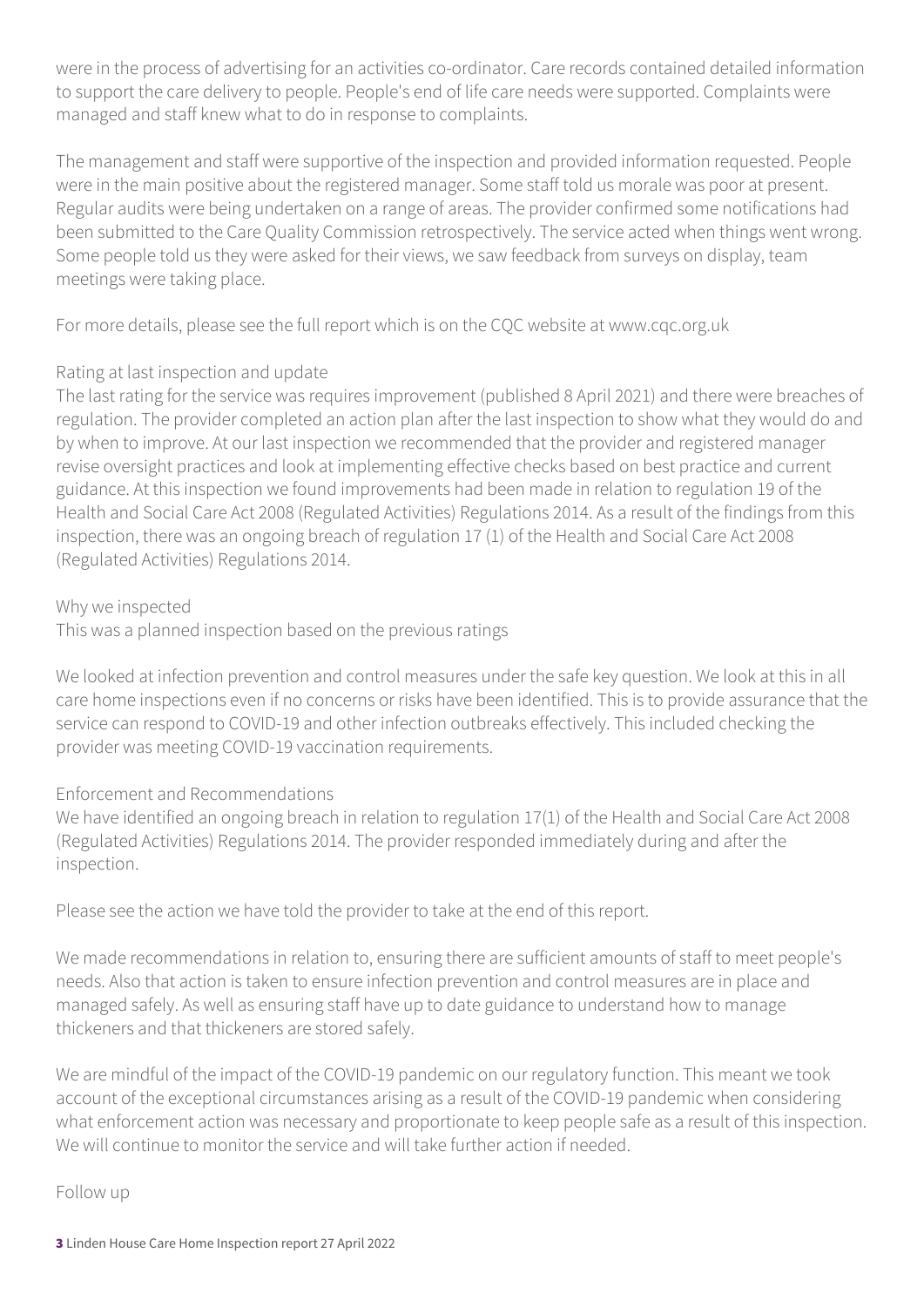We will request an action plan from the provider to understand what they will do to improve the standards of quality and safety. We will work alongside the provider and local authority to monitor progress. We will continue to monitor information we receive about the service, which will help inform when we next inspect.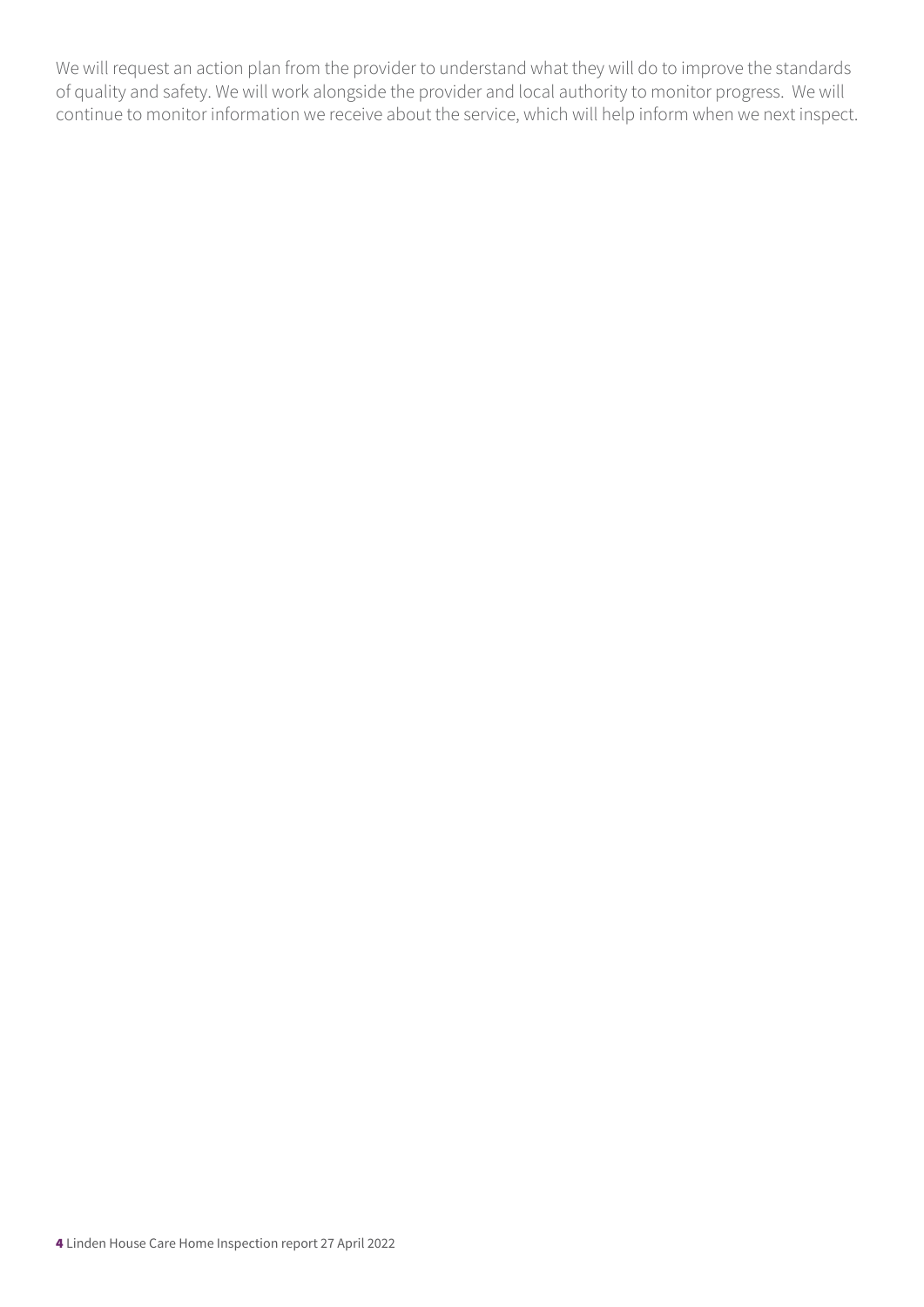### The five questions we ask about services and what we found

We always ask the following five questions of services.

| Is the service safe?                          | <b>Requires Improvement</b> |
|-----------------------------------------------|-----------------------------|
| The service was not always safe.              |                             |
| Details are in our safe findings below.       |                             |
| Is the service effective?                     | Good                        |
| The service was effective.                    |                             |
| Details are in our effective findings below.  |                             |
| Is the service caring?                        | Good                        |
| The service was caring.                       |                             |
| Details are in our caring findings below.     |                             |
| Is the service responsive?                    | Good                        |
| The service was responsive.                   |                             |
| Details are in our responsive findings below. |                             |
| Is the service well-led?                      | <b>Requires Improvement</b> |
| The service was well-led.                     |                             |
| Details are in our well-led findings below.   |                             |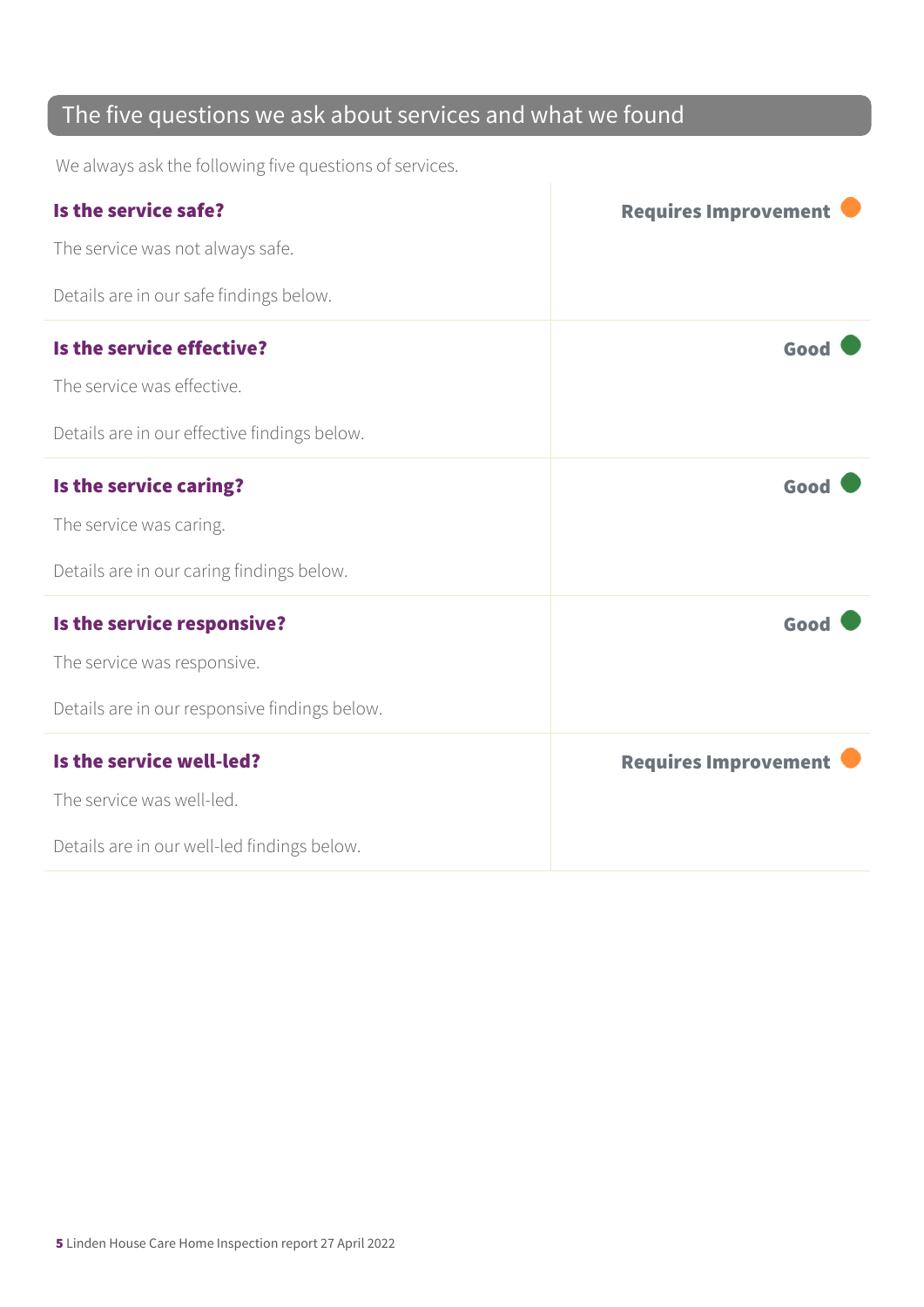

# Linden House Care Home Detailed findings

## Background to this inspection

#### The inspection

We carried out this inspection under Section 60 of the Health and Social Care Act 2008 (the Act) as part of our regulatory functions. We checked whether the provider was meeting the legal requirements and regulations associated with the Act. We looked at the overall quality of the service and provided a rating for the service under the Health and Social Care Act 2008.

As part of this inspection we looked at the infection control and prevention measures in place. This included checking the provider was meeting COVID-19 vaccination requirements. This was conducted so we can understand the preparedness of the service in preventing or managing an infection outbreak, and to identify good practice we can share with other services.

#### Inspection team

Two inspectors, one pharmacist inspector and one Expert by Experience undertook the inspection. An Expert by Experience is a person who has personal experience of using or caring for someone who uses this type of care service.

#### Service and service type

Linden house Care Home is a 'care home'. People in care homes receive accommodation and personal care as a single package under one contractual agreement dependent on their registration with us. Linden House Care Home is a care home without nursing care. CQC regulates both the premises and the care provided, and both were looked at during this inspection.

The service had a manager registered with the Care Quality Commission. This means that they and the provider are legally responsible for how the service is run and for the quality and safety of the care provided.

Notice of inspection This inspection was unannounced.

What we did before the inspection We looked at information we held about the service. This included feedback, complaints and concerns, as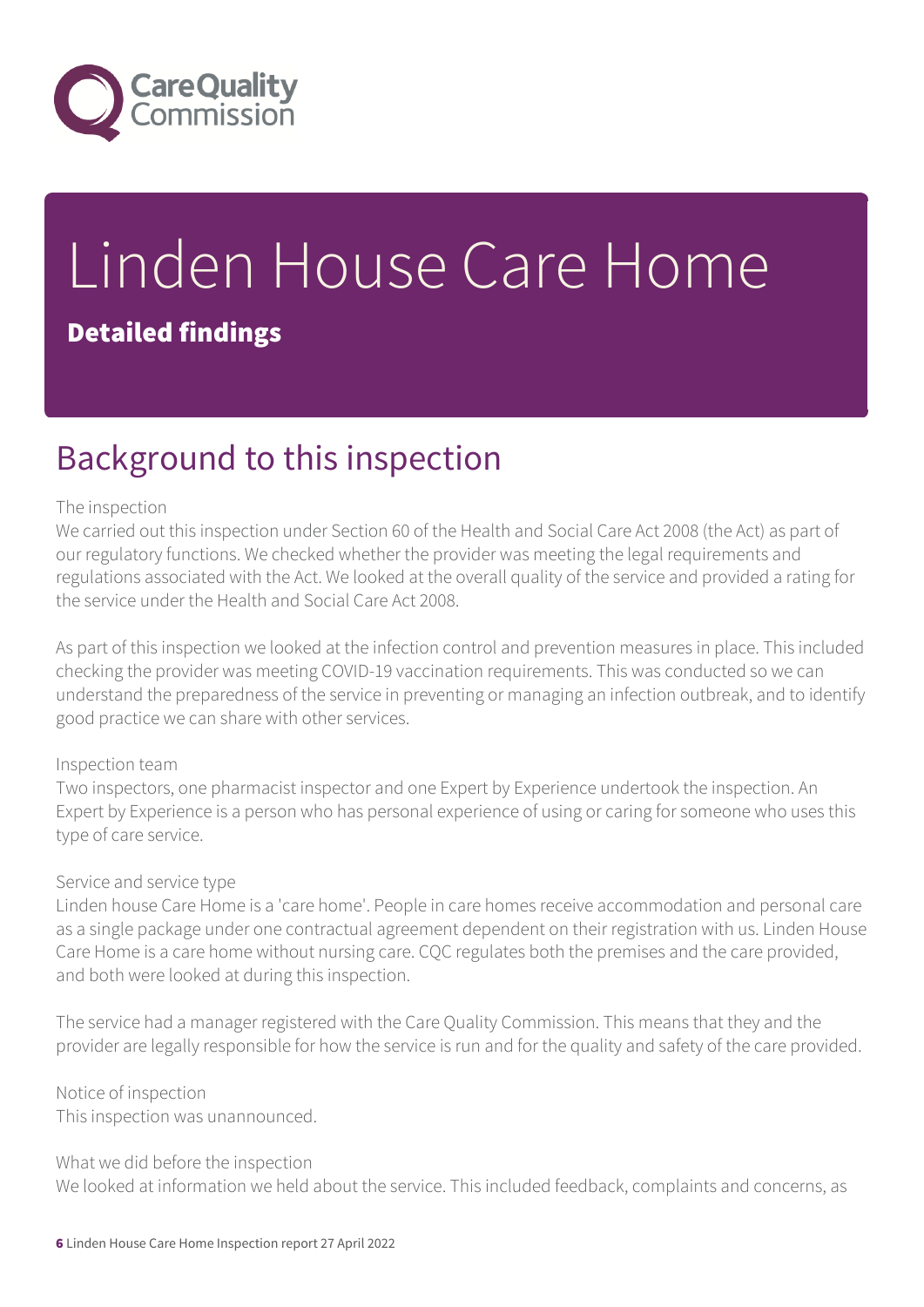well as statutory notifications which the provider is required to send to us by law. The provider was not asked to complete a Provider Information Return (PIR) prior to this inspection. A PIR is information providers send us to give some key information about the service, what the service does well and improvements they plan to make. We checked whether an enter and view inspection had been undertaken by Healthwatch. Healthwatch is an independent consumer champion that gathers and represents the views of the public about health and social care services in England. We used all this information to plan our inspection.

#### During the inspection

During the inspection we undertook observations in the communal areas. We spoke with four people who used the service and four relatives over the telephone, as well as two people during the inspection. We spoke with 11 staff members. These included, a hostess, laundry assistant, care plan co-ordinator, five care staff, the cook, the registered manager and the nominated individual. The nominated individual is responsible for supervising the management of the service on behalf of the provider. We received feedback from five professionals about their experiences of the service. We also looked at the care records for five people, four staff files, medication records, duty rotas and records relating to the operation and management of the service.

#### After the inspection

We continued to receive information and feedback from the registered manager and nominated individual to support the inspection.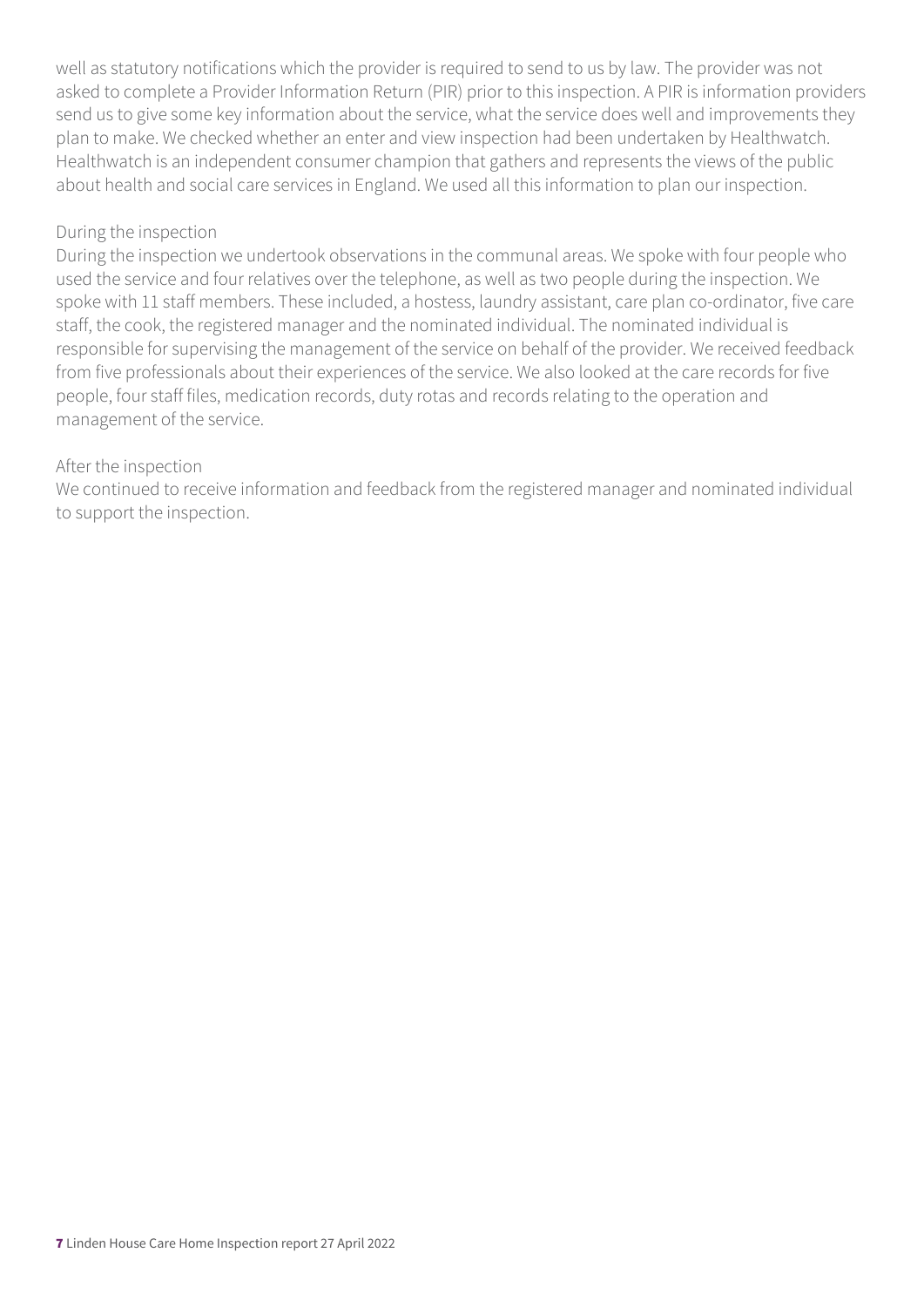### Is the service safe?

## Our findings

Safe – this means we looked for evidence that people were protected from abuse and avoidable harm.

At our last inspection we rated this key question requires improvement. The rating for this key question has remained requires improvement. This meant some aspects of the service were not always safe and there was limited assurance about safety. There was an increased risk that people could be harmed.

#### Staffing and recruitment

At our last inspection the provider had failed to ensure safe recruitment practices had been followed and, appropriate checks into staff's history had been carried out thoroughly. This was a breach of regulation 19 (1) of the Health and Social Care Act 2008 (Regulated Activities) Regulations 2014. Enough improvement had been made at this inspection and the provider was no longer in breach of regulation 19 (1).

● Staff were recruited safely. Safe systems of staff recruitment were in place. All required checks had been undertaken prior to people commencing employment. Staff told us they had been recruited safely.

● Staffing numbers were not always sufficient. Not all people or relatives could confirm there was always enough staff to support them. Comments included, "They don't always come when I press the buzzer though, because there are few staff and too many people. They can get very busy." However, others told us, "Staff members are always there when we need them. There are some regular carers (staff) who are off with covid at the moment. They get agency staff in to cover" and, "There's always staff to hand." Some people told us breakfast was later due to them rising later as they waited for support from staff.

● Staff said, "There are not enough staff. The home, (Linden House Care Home) is struggling because of the shortage of staff. They have started using agency staff. Staff morale is low at the moment. All staff are very tired due to the amount of work and pressures of work, mainly due to Covid" and, "There are not enough staff. Six staff are off work with COVID-19. The home (service) are struggling because of the shortage of staff. They have started using agency staff, the management are doing what they can." Some staff members raised some concerns in relation to the staffing numbers on night duty. The provider confirmed they would take action to develop the dependency tool to ensure the required staff were in place to meet people's needs.

We recommend the provider considers current guidance, and ensures enough staff are available to support the needs of people and, take action to update their practice accordingly.

●We checked the duty rotas and saw evidence of staff allocation to shifts and amendments made, where required. There was a COVID-19 outbreak at the time of the inspection, whilst some staffing pressures had been identified the provider told us people were receiving the care and support according to their needs.

● The registered manager told us there was enough staff to meet people's needs they said they were using regular agency staff to cover gaps in shifts, and that recruitment was ongoing.

Preventing and controlling infection

● We were somewhat assured the service was using PPE effectively and safely. There was some evidence of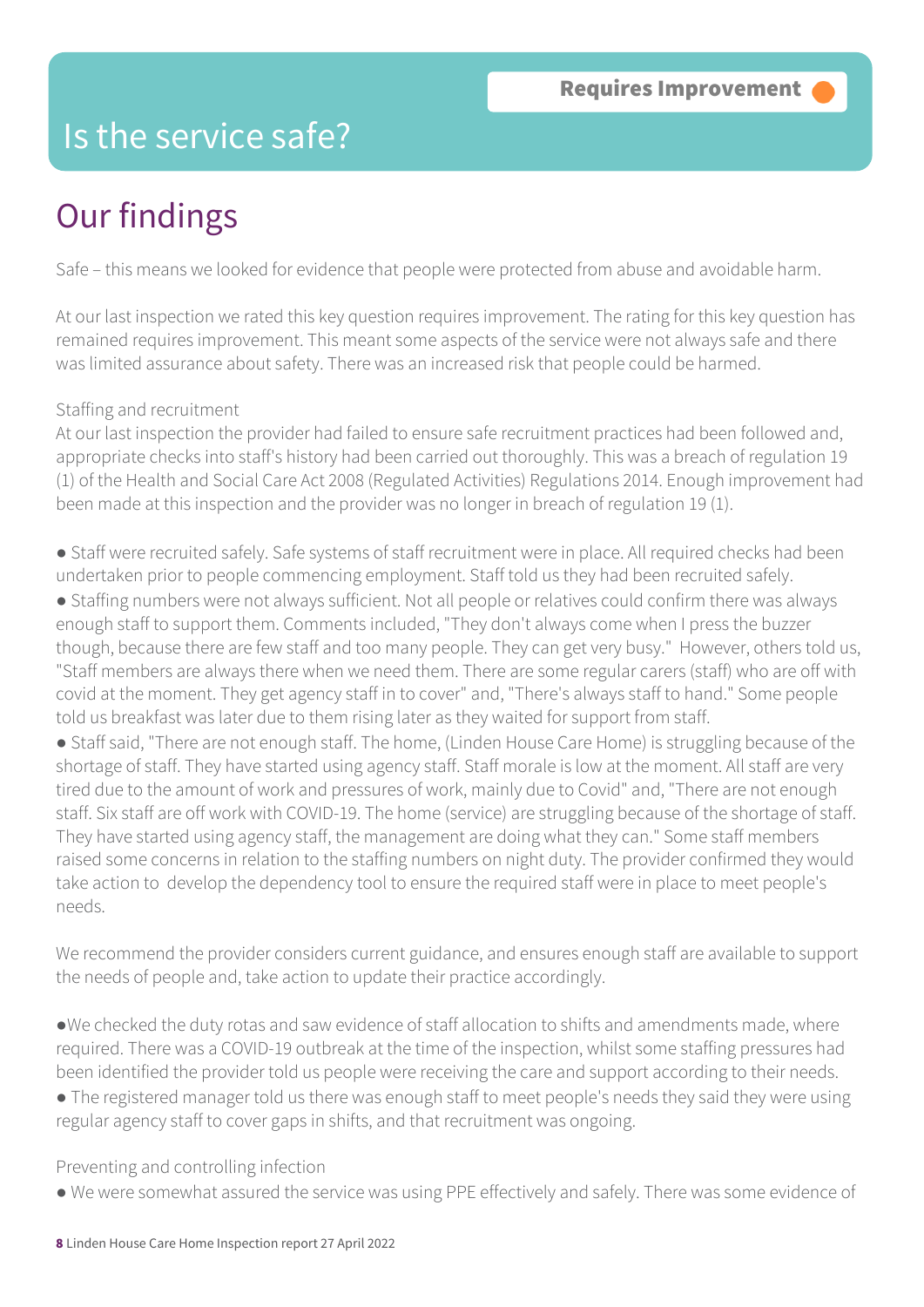PPE available in some areas of the service. However, not all areas had been restocked to ensure staff and visitors had access to all items of PPE freely. Supplies were replenished safely during the inspection, and the nominated individual told us they had purchased new dispensers for PPE. We observed some staff were not always wearing their masks in line with guidance. The registered manager told us they would take immediate action to ensure all staff are reminded about wearing PPE appropriately and, monitor staff whilst on duty.

● We were somewhat assured the provider was making sure infection outbreaks can be effectively prevented or managed. Not all relatives had been informed about the recent outbreak. Audits and monitoring of the service was ongoing, with actions recorded. Where these were brief the registered manager confirmed they would ensure information is detailed to support improvements. Relevant risk assessments had been completed including, where people were at high risk of COVID-19. There was some information and guidance available to ensure people and staff had information to manage outbreaks. Not all staff had completed the COVID-19 screening record at the entrance to the service however we saw evidence that staff COVID-19 testing was being undertaken.

● We were somewhat assured the provider's infection prevention and control policy was up to date. Policy and guidance was in place however, this was dated December 2021. The nominated individual confirmed they would take immediate action to ensure it reflected current up to date guidance.

● Visiting in care homes. People and relatives consistently fedback that they were unable to visit and access the service unless this was via pod or window visits. One person raised concerns that their family member was unable to communicate effectively with them. Another told us, "I don't like living here because I can only see my family through a screen." Relatives had little knowledge of essential care giver status. The registered manager told us they would take immediate actions to ensure all relatives or, people's nominated representatives were provided with information in relation to visiting the service, in line with guidance. However, one relative said, "They have always kept me informed during the COVID-19 pandemic and, they let me know when the lockdowns had finished. They have always phoned to say what was happening and when visiting was possible.".

We recommend the provider access nationally recognised guidance to ensure infection prevention and control is monitored and managed safely, to protect people from the risk of COVID-19 and, take action to update their practice accordingly.

- We were assured that the provider was accessing testing for people using the service and staff.
- We were assured that the provider was meeting shielding and social distancing rules. The registered manager told us people who had tested positive for COVID-19 during the inspection had been isolating in their rooms and, staff had been advised to isolate at home if they had received a positive COVID-19 result.
- We were assured that the provider was promoting safety through the layout and hygiene practices of the premises.
- We were assured that the provider was admitting people safely to the service.
- We were assured that the provider was preventing visitors from catching and spreading infections.

#### Using medicines safely

● Medicines were managed safely in the service.

● Guides for staff to add thickener powder to drinks for people who had swallowing difficulties were not seen. Staff did not record how much thickener had been added to drinks and, the powder was not stored securely. We spoke with the registered manager and the thickener was immediately secured. They provided assurances that guidance and information would be provided to all of the staff team following the inspection and training in dysphagia undertaken. We received confirmation from the registered manager that information was being shared with the staff team and training dates planned.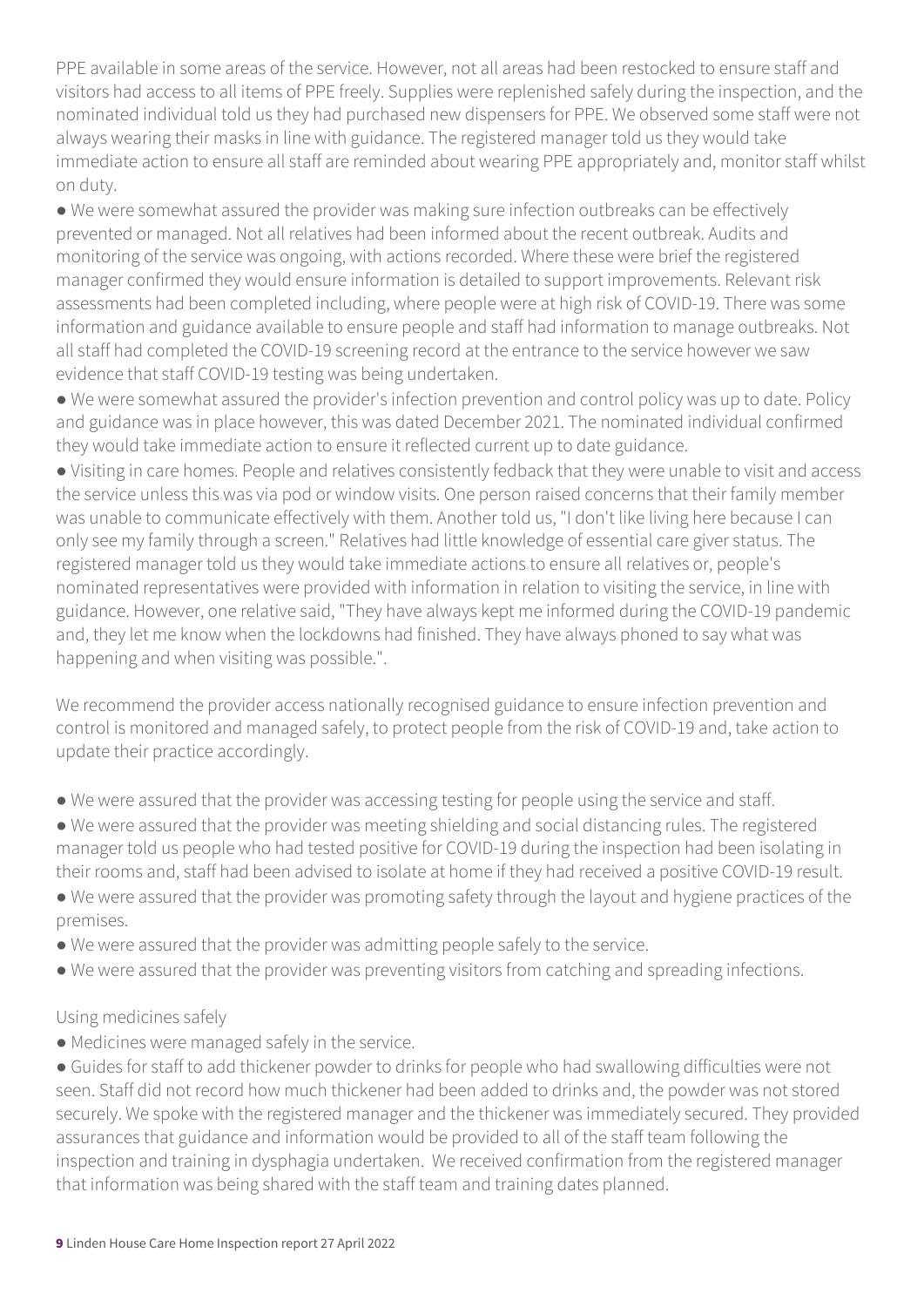We recommend the provider seeks nationally recognised guidance to ensure staff understand how to manage thickeners safely and, take action to update their practice accordingly.

● Most people had clear instructions how medicines should be administered, which took account of people's preferences. Records showed that medicines were given at the right time and, when required medicines were recorded accurately.

● Medicines were generally stored securely, and we saw evidence of regular checks by staff. Monthly audits were seen for each unit, and any issues found had been addressed.

● Training records demonstrated staff had been trained, assessed, and were competent to administer medicines safely.

Assessing risk, safety monitoring and management; Learning lessons when things go wrong

● Risks were assessed and managed. Lessons were learned.

● Risks to individuals and staff were identified and well managed. Care records had been developed to support and guide care delivery to people.

● Records were kept of accidents and incidents, and where needed action was taken to mitigate future risk. The registered manager monitored these and, identified any lessons that could be learned to prevent future occurrences. However, we noted an incident in one person's record which had not been reported to the management. The registered manager took immediate action to investigate the incident, to ensure the persons care records included up to date information about meeting their needs.

- The nominated individual confirmed they had made improvements to the incident and accident records to include information about when referrals had been made. This would support monitoring and the reduction of risks to people.
- Fire safety checks, reviews and assessments had been completed and personal emergency evacuation plans were in place. The registered manager confirmed they had addressed all of the recommendations made following the most recent fire safety review.
- Regular servicing and checks had been undertaken on the environment and equipment.

Systems and processes to safeguard people from the risk of abuse

● People were protected from the risks of abuse. Most people and relatives told us they felt safe in the service. Comments included, "I feel 100% safe here" and, "I've got no safeguarding concerns here. I feel very safe because there's always company around." Professionals raised no safeguarding concerns.

• Staff had received safeguarding training. One staff member told us the actions they would take if they suspected abuse. There were policies and guidance in place to support staff in dealing with allegations of abuse.

● Safeguarding records had been completed and the actions recorded. However, not all notifications had been submitted to CQC in a timely manner. The registered manager ensured these had been submitted following the day of the inspection.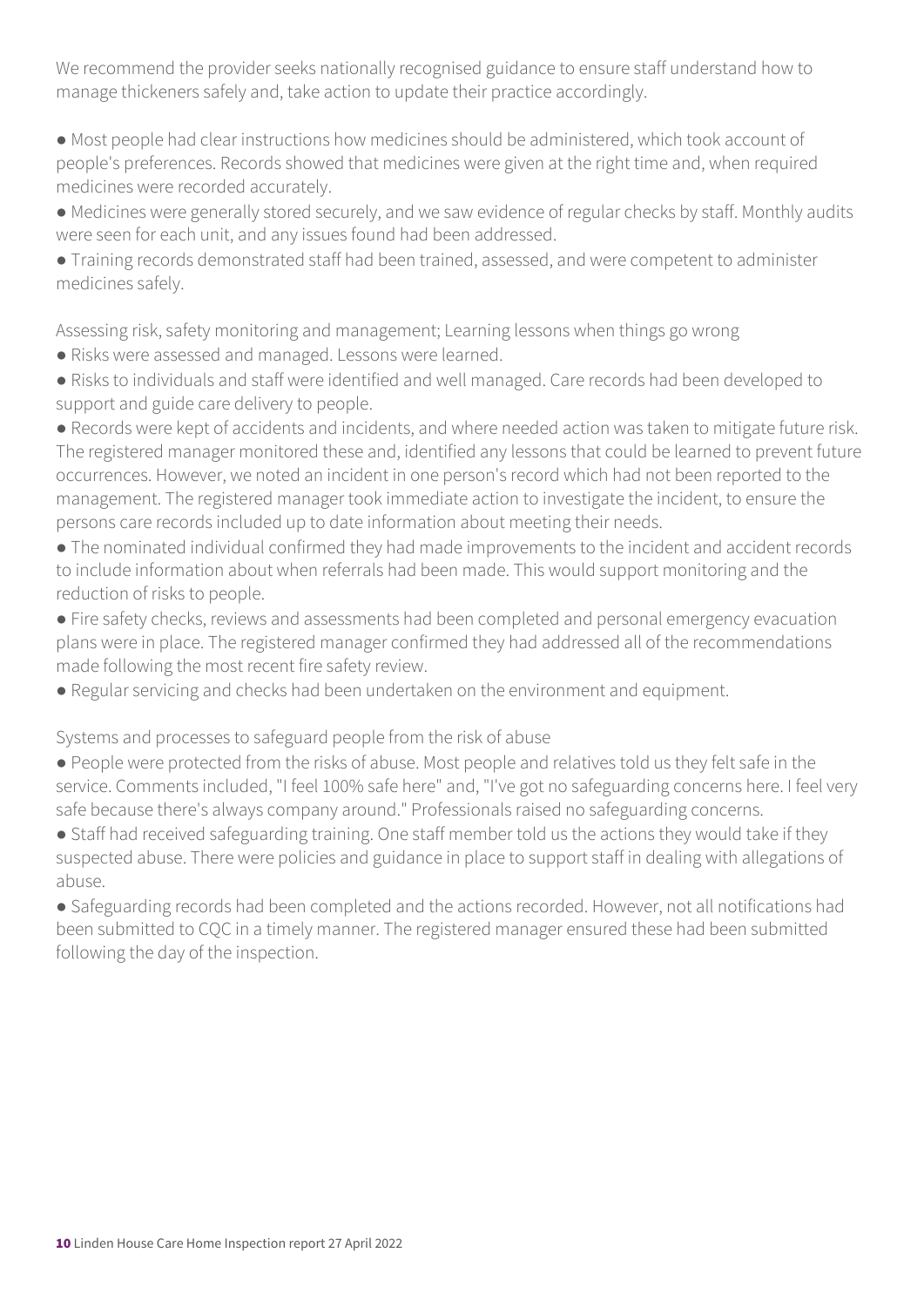### Is the service effective?

## Our findings

Effective – this means we looked for evidence that people's care, treatment and support achieved good outcomes and promoted a good quality of life, based on best available evidence.

At our last inspection this key question was requires improvement. At this inspection the rating has changed to good. This meant people's outcomes were consistently good, and people's feedback confirmed this.

Staff working with other agencies to provide consistent, effective, timely care; Supporting people to live healthier lives, access healthcare services and support

- People in the main were supported to access healthcare services, professionals and support.
- Most people told us the service sought advice and made referrals to professionals in a timely manner. Comments included, "My health is very good here, which is a really positive thing", "They refer me to professionals when I need it" and, "I'm happy that my health care needs are being well met here." However, one relative told us about a delay in receiving support with their family member's needs.
- The registered manager and nominated individual provided copies of the policies and guidance for emergencies and supporting health care needs. They told us they would ensure all staff had the knowledge, skills and guidance to act on concerns and referrals to relevant professionals were made in a timely manner.

● We saw evidence in people's care records that referrals had been made to professionals and reviews had taken place.

Staff support: induction, training, skills and experience

- People were supported by a skilled staff team. Most people and relatives raised no concerns about the skills of the staff team. However, some people said some of the staff were not as skilled as others. They said, "Staff members are competent and efficient. I know all of the staff" and, "The care workers (staff) are good and know what they're doing." Another told us, "Some of the staff are not as skilled as others."
- Staff told us that training is mandatory and, that enough is provided to help them to do their job. One said that, "Enough training is provided."

● Staff received training to support them in their roles. Records to confirm the training completed was seen, along with a training matrix covering the topics. Supervision records confirmed these were taking place. This would ensure staff were able to discuss any concerns and be provided with support and opportunities for development.

Supporting people to eat and drink enough to maintain a balanced diet

- People were supported to eat and drink.
- Most people told us they liked the meals provided to them. Comments included, "No complaints about meals, I am able to get what I want", "He now eats good food at the table in the home" and, "The mealtimes are always a long wait. The food is tasty." However, one person told us their likes and choices were not considered.
- The cook was aware of people's nutritional needs, likes and dislikes, and there was information in relation to alternative menus such as vegetarian and halal options if people chose.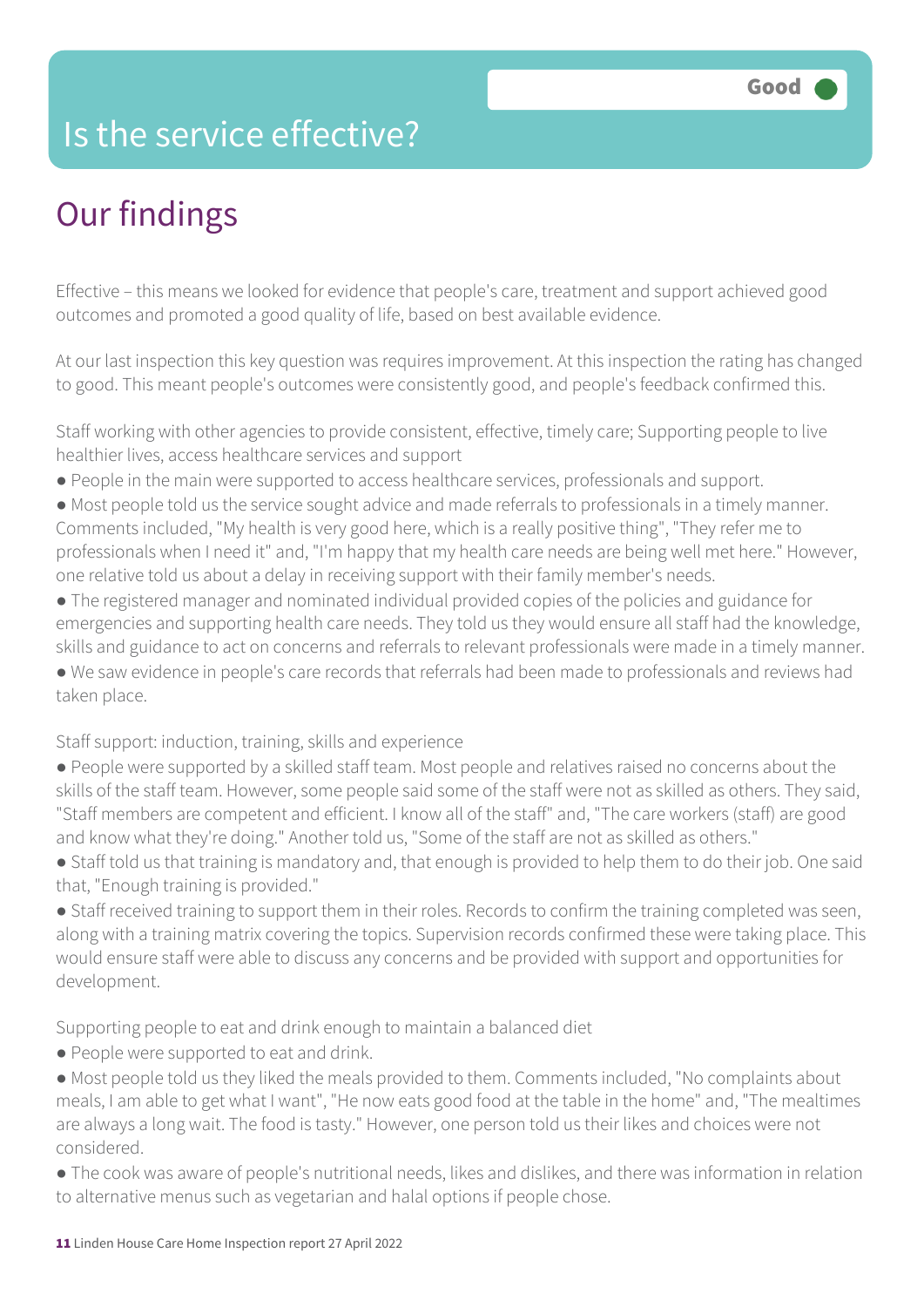● We observed people being asked for their of choice meal during the day. We observed people eating their meals.

● Records detailed people's likes, dislikes and things staff that could try to encourage them to eat well. Weight files to record people's weights had been developed for each unit. We noted the records had not always consistently been completed by the staff, and that they would benefit from information to include any weight loss or gain. However, we saw that electronic records contained information relating to this. Staff understood what action to take if concerns about someone's weight was identified.

Adapting service, design, decoration to meet people's needs

● The service, design and decoration supported people's individual needs. We noted some areas required improving such as; paint chipped in corridors and one floor covering that required replacing in one person's bedroom. The nominated individual confirmed the date that this was planned to be changed.

● There was ongoing refurbishment taking place and the nominated individual provided a copy of the plan to monitor the work. However, we noted it was brief and required more details to verify the plans going forward. The nominated individual confirmed they would take immediate action to ensure the record was up to date and detailed. People confirmed improvements were ongoing in the service.

● All areas were accessible to people and visitors and on one level. There was access to both units via the communal lounge. Whilst this promoted people's ability to access all areas, there was a large number of items, activities and toys stored on shelving in the communal lounge which may pose an individual risk to some people. The registered manager confirmed they would ensure detailed risk assessments in relation to these items would be completed as soon as possible.

● Bedrooms were decorated with people's own possessions and a range of tactile fiddle boards were on display in the corridors. People told us, "I picked my own bedding from the supply here. It is white with pink butterflies and I have matching pink pillowcases", "I've got my own pictures in my room and I can see the garden from my window" and, "My room is big enough. There's a toilet, wardrobe, bed and TV in here. I have a photo of my [family member] on the wall too."

Ensuring consent to care and treatment in line with law and guidance

The Mental Capacity Act 2005 (MCA) provides a legal framework for making particular decisions on behalf of people who may lack the mental capacity to do so for themselves. The MCA requires that, as far as possible, people make their own decisions and are helped to do so when needed. When they lack mental capacity to take particular decisions, any made on their behalf must be in their best interests and as least restrictive as possible. People can only be deprived of their liberty to receive care and treatment when this is in their best interests and legally authorised under the MCA.

In care homes, and some hospitals, this is usually through MCA application procedures called the Deprivation of Liberty Safeguards (DoLS). We checked whether the service was working within the principles of the MCA, and whether any conditions on authorisations to deprive a person of their liberty had the appropriate legal authority and were being met.

- People were protected from unlawful restrictions and consent had been considered.
- People, and where appropriate those who were important to them, were involved in decisions about their care.
- People told us they were mostly asked for consent from staff. They told us, "The staff always asks for my consent when delivering care" and, "They always knock and ask permission before entering and ask me for consent." However, one person told us, "The staff don't always ask for my consent. It depends on who it is." We saw consent agreements in the care records we looked at.
- We observed staff knocking on people's doors and waiting to be invited in.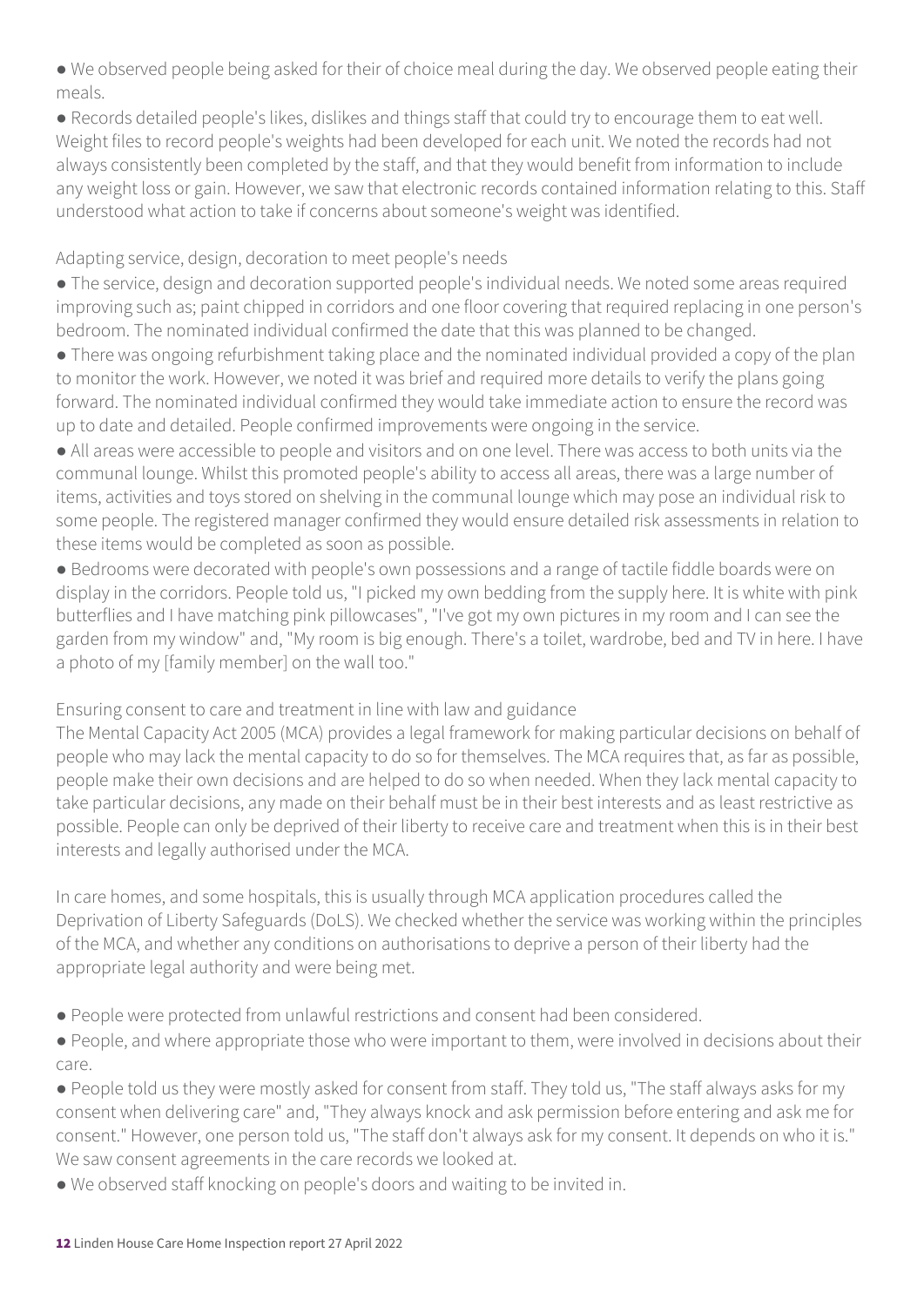● Relevant DoLS applications and assessments had been completed. The registered manager confirmed they had undertaken reviews of capacity assessments to be more streamlined. Staff had completed training in relation MCA and DoLS.

Assessing people's needs and choices; delivering care in line with standards, guidance and the law ● People's needs were assessed, and clear support plans and risk assessments were in place to guide staff.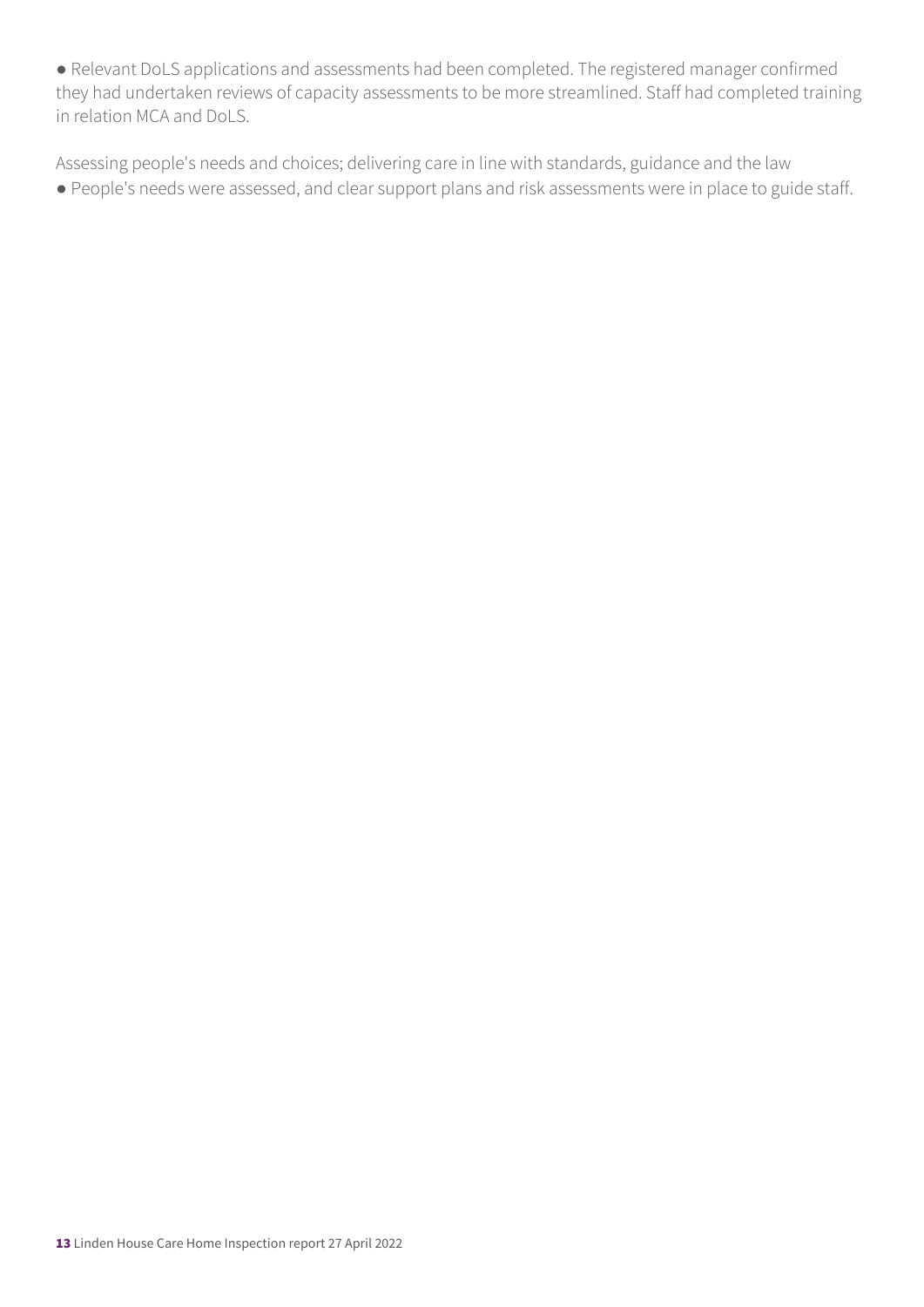### Is the service caring?

## Our findings

Caring – this means we looked for evidence that the service involved people and treated them with compassion, kindness, dignity and respect.

At our last inspection this key question was requires improvement. At this inspection the rating has changed to good. This meant people were supported and treated with dignity and respect; and involved as partners in their care.

Ensuring people are well treated and supported; respecting equality and diversity;

- People's independence and diverse needs was mostly respected. Most people told us the staff team were compassionate and caring. Comments included, "They are compassionate people. [Names of three staff] are very caring", "I'm definitely listened to in the home and I feel well supported" and, "This home has given [person] a new lease of life." However, others told us, "The care workers (Staff) don't really understand how I feel because all I hear is that they're okay and I feel that I'm fobbed off by them" and, "I don't feel that I am treated with dignity and respect."
- Professionals told us that Linden House Care Home was much improved and people looked happier and cleaner. One said, "[I was] happy with the way staff were interacting with residents and all were undertaking various tasks."
- We received feedback about the timeliness of meeting individual needs for one person. The registered manager provided assurances that they would take action to ensure staff responded in a timely manner. Most relatives told us they thought it was a good place for people to live.
- Care was provided to people, and we observed kind interactions between staff and people, and buzzers were answered during the inspection. However, we noted the communal areas of the service were left unsupervised by staff for a few minutes at times, and little communication was taking place between staff and people. This meant people's needs may not be acted upon in a timely manner. One staff member told us it was not always possible to have a staff member in the communal areas. The registered manager confirmed they would undertake observations and take action to ensure staff were responding to people's needs in an appropriate and timely way.

Respecting and promoting people's privacy, dignity and independence

- People were treated with privacy, dignity and their independence promoted.
- People said, "They treat me well and with dignity and respect" and, "I think that having my own key to unlock and lock my door is excellent. It's allowing for privacy and all my things are safe in here."
- One person told us they had not been provided with a key to lock their door. Where people were able, the registered manager told us they were provided with keys to lock their bedrooms and that staff were able to access them in the event of an emergency.
- A professional told us, "The residents who I have treated all seem to be well looked after and their wishes respected."
- Care records gave good detail of what people could do for themselves, and how staff could promote people's independence and reflected and respected peoples preferences and diversity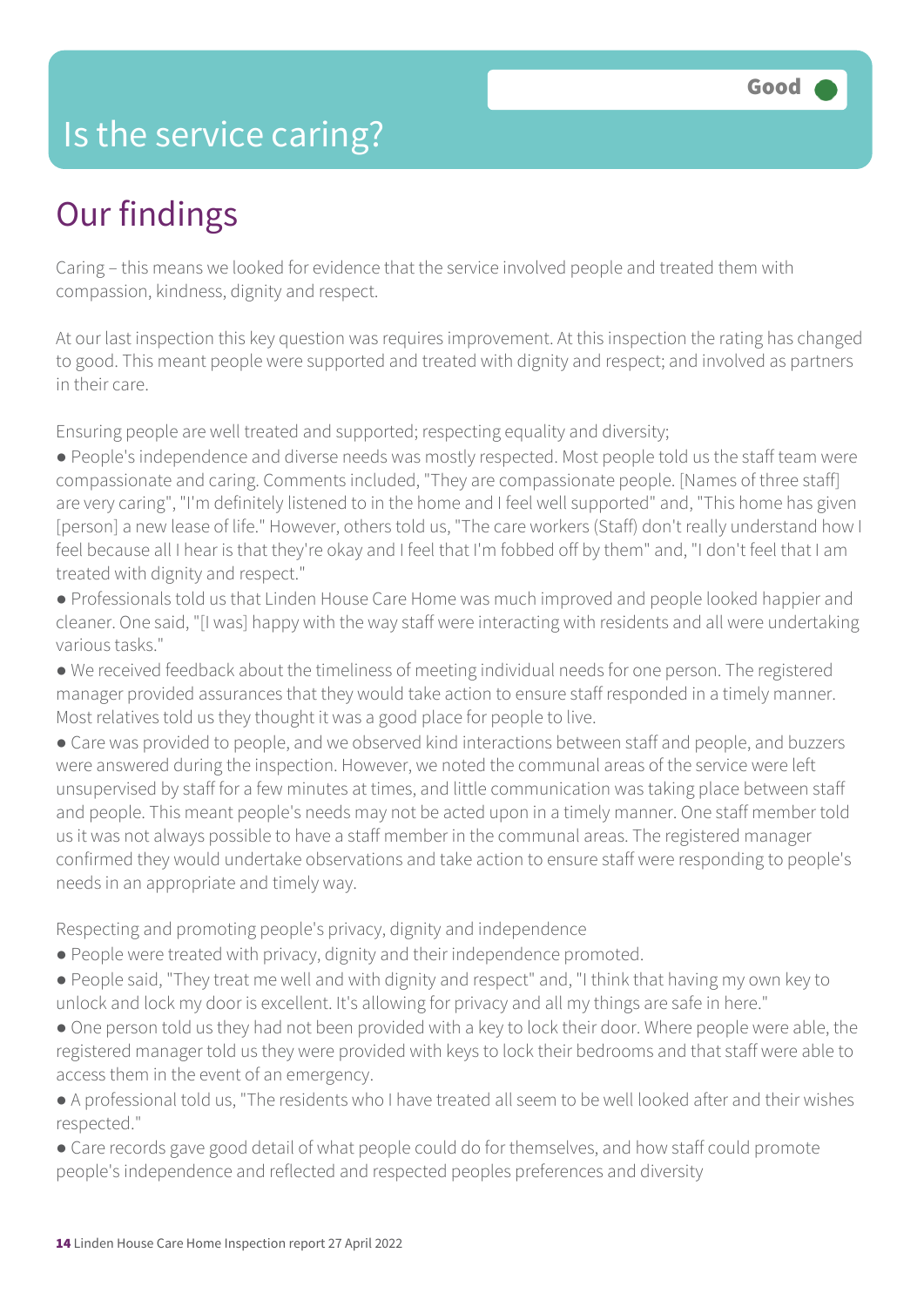Supporting people to express their views and be involved in making decisions about their care

● People were involved in decisions about their care.

● Most people and relatives told us they were involved in decisions about their care. They said, "I have been included in decisions about my care", "I can make an appointment to see one of the staff to discuss my [person's] health changes, unless there's a lockdown" and, "I feel that I owe this home [persons] life."

●The service had developed a pictorial card in all people's bedrooms, which supported and guided staff to people's decisions about their choices. We saw some of these had not been completed. The registered manager told us all of these had been checked and updated to detail people's choice and needs.

● Information relating to advocacy services and how to access them was available. We saw evidence where one person had been supported by an advocate to make important decisions. Advocacy seeks to ensure people are able to have their voice heard on issues that are important to them.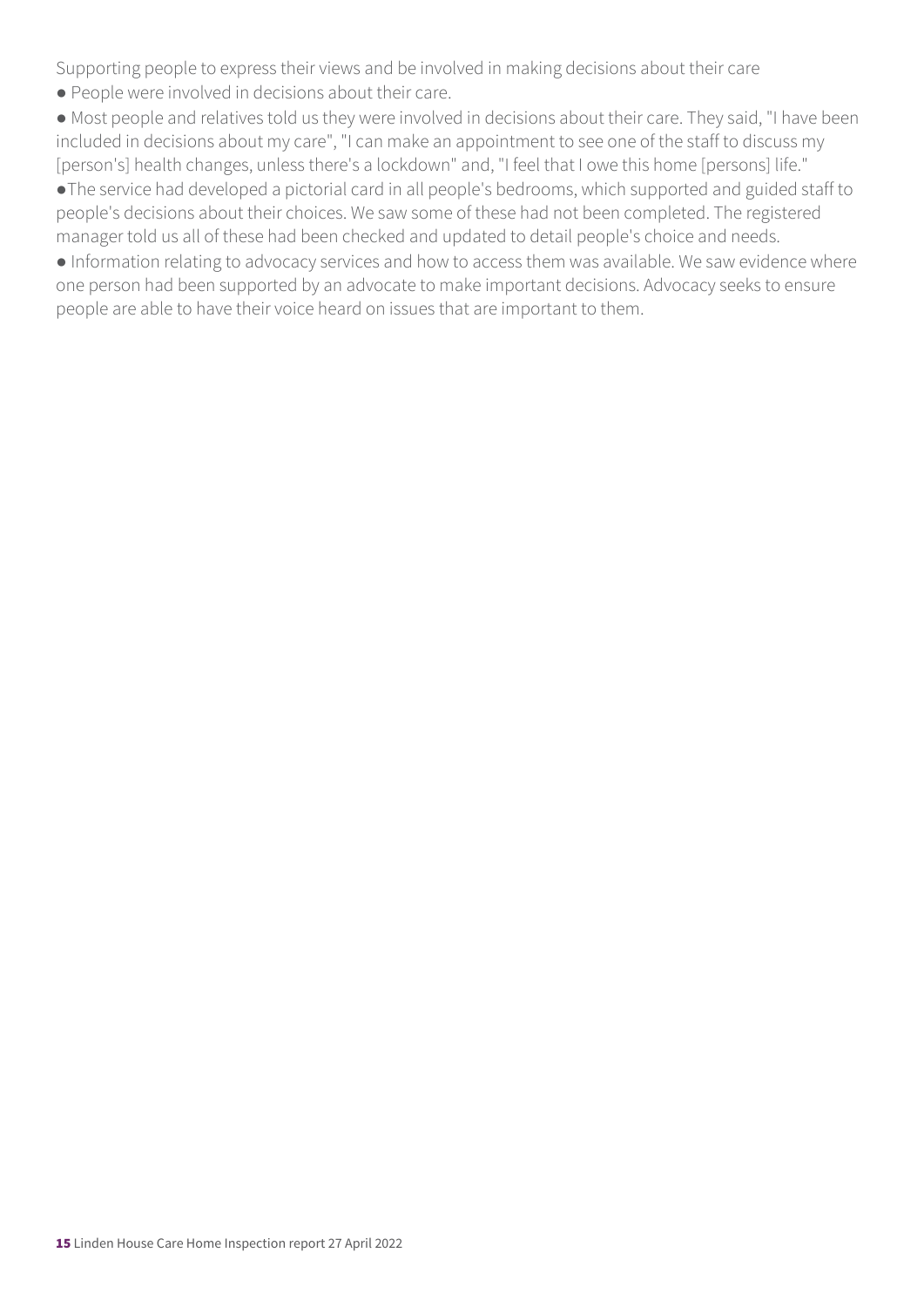### Is the service responsive?

## Our findings

Responsive – this means we looked for evidence that the service met people's needs.

At our last inspection this key question was requires improvement. At this inspection the rating has changed to good. This meant people's needs were met through good organisation and delivery.

Supporting people to develop and maintain relationships to avoid social isolation; support to follow interests and to take part in activities that are socially and culturally relevant to them

● People were sometimes supported to avoid social isolation.

● We received mixed feedback about activities provided. People told us, "They've helped me back into my creative side as well. I make cards and paint here", "In fine weather, I can go outside to do some weeding and painting with the handyman, which I really love. It's a home from home here", "There haven't been any outings to give variety and stimulation to the day. I don't know about any activities that went on during the lockdowns" and, "The activities stopped during covid, which wasn't good." The provider told us they were in the process of recruiting for an activities co-ordinator, so that the activities programme would improve for people.

● There was an activities board in the communal area however, it had been removed from the wall. The registered manager told us they had purchased a new board and was waiting for it to be installed. We observed a singer on the day of the inspection and individual activities in the hairdressers area taking place. Records of activities being undertaken were noted. These included, music and movement, films, singer entertainer and quiz.

● WIFI was available, people were supported to use electronic devices to communicate with family and friends. Care records and monitoring the service was completed electronically.

Planning personalised care to ensure people have choice and control and to meet their needs and preferences

● Assessments of people's current needs had been completed.

● Some people and relatives told us they had been involved in the development and reviews of their care plans. They said, "Staff discuss my care with me", "I have signed my care plan, and seen it, they go through my needs as they change" and, "[Person] has got a care plan but I haven't seen it." However, others told us, "I haven't seen my care plan and it hasn't been discussed with me as far as I'm aware" and, "I don't think I've been involved in decisions about my care."

● People's needs were assessed, and clear support plans and risk assessments were in place to guide staff. Records were person centred, and covered people's identified needs and preferences. Daily records contained information about the care people received and information required to support people's individual needs.

End of life care and support

- People's wishes for end of life care and support were identified and recorded if they wished. Records identified advanced decisions about resuscitation, so these could be found easily if needed.
- Staff had received training in end of life care. This would ensure people received appropriate care at the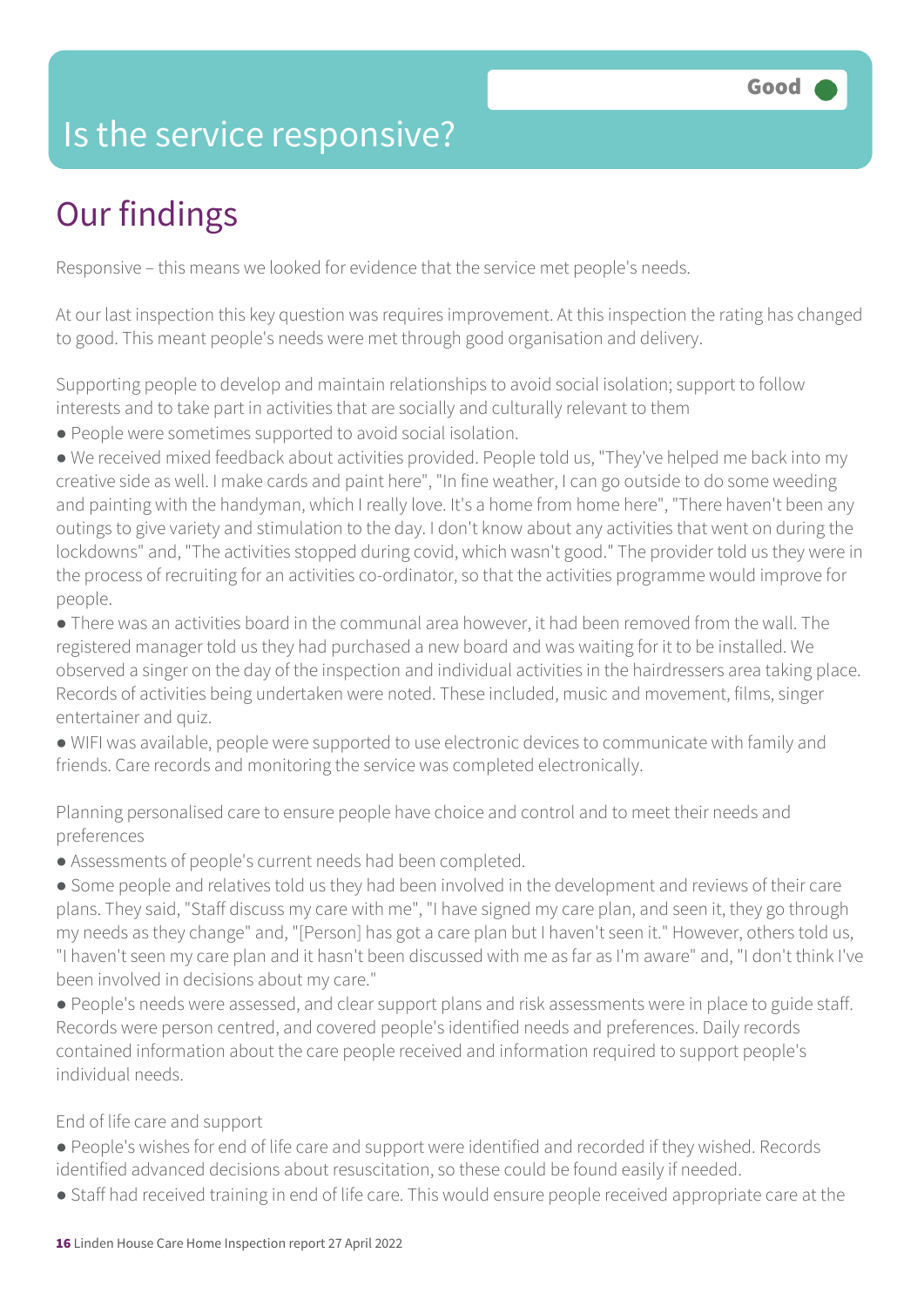end of their life. Visiting from relatives was ongoing and supported for people at the end of life during the COVID-19 pandemic.

Meeting people's communication needs

Since 2016 all organisations that provide publicly funded adult social care are legally required to follow the Accessible Information Standard. The Accessible Information Standard tells organisations what they have to do to help ensure people with a disability or sensory loss, and in some circumstances, their carers, get information in a way they can understand it. It also says that people should get the support they need in relation to communication.

- People's communication needs were supported.
- Care files contained information about people's individual communication needs. However, a relative told us that staff did not always ensure batteries were working in their family members hearing aid. The registered manager confirmed they would ensure that all people had access to working aids to support their communication needs. We observed people wearing glasses during the inspection.
- People had access to a call bell system to summon help from staff as they needed.

Improving care quality in response to complaints or concerns

- Complaints and concerns were responded to.
- People and relatives told us they knew how to raise any concerns. They said, "I would speak with [staff member] if I had any concerns or if I needed to complain. I can have my say in here" and, "I would speak to staff if I needed to complain." One person told us, "I would recommend this home because it is homely and warm, there's good food and my [persons] needs are well met there."
- Staff told us the procedure to take in response to concerns or complaints. One said, "Formal complaints would be reported to the senior on duty and the management team."
- Records had been completed in relation to complaints received, and the actions taken as a result of the complaint. Where a family member raised some concerns with us the registered manager took immediate action to meet with them and discuss their concerns. Policies and guidance were available to support appropriate actions were taken in relation to complaints and concerns.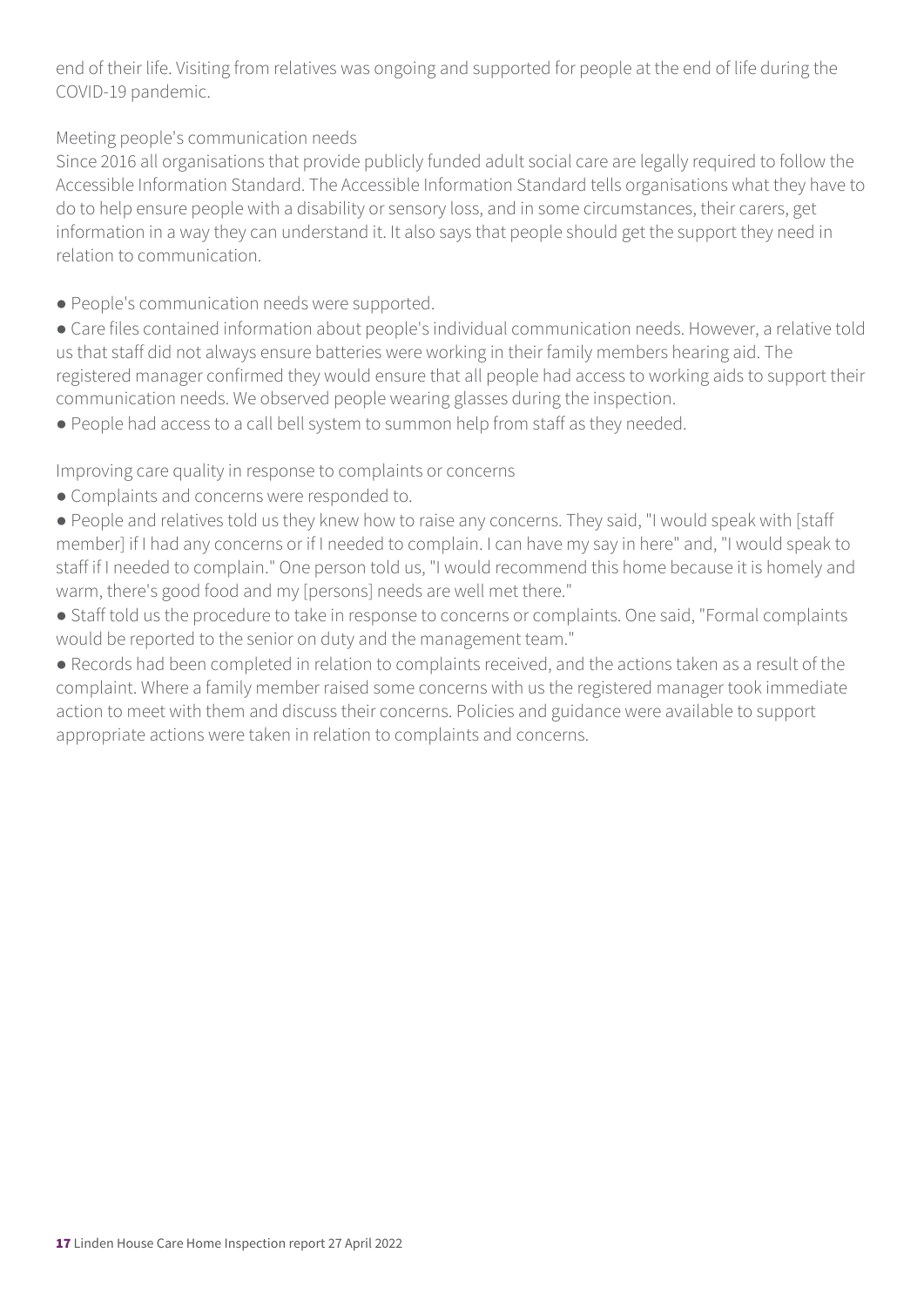### Is the service well-led?

## Our findings

Well-led – this means we looked for evidence that service leadership, management and governance assured high-quality, person-centred care; supported learning and innovation; and promoted an open, fair culture.

At our last inspection we rated this key question requires improvement. The rating for this key question has remained requires improvement. This meant the service management and leadership was inconsistent. Leaders and the culture they created did not always support the delivery of high-quality, person-centred care.

Managers and staff being clear about their roles, and understanding quality performance, risks and regulatory requirements; Promoting a positive culture that is person-centred, open, inclusive and empowering, which achieves good outcomes for people

At our last inspection the provider had failed to understand quality performance and their regulatory responsibility. This was a breach of regulation 17 (1) of the Health and Social Care Act 2008 (Regulated Activities) Regulations 2014. Not enough improvement had been made at this inspection and the provider was still in breach of regulation 17.

● During this inspection we identified concerns in the safe section of the report. We made recommendations in relation to ensuring sufficient numbers of staff were in place to support people's individual needs. We also made a recommendation in relation to ensuring infection prevention and control was monitored and managed safely, to protect people from the risk of COVID-19. And we made a recommendation in relation to ensuring thickeners were stored safely and that guidance was available for the staff to manage thickeners safely.

● Certificates of registration and the ratings from the last inspection were on display in the entrance to the service, as well as their employers liability insurance certificate. We noted the employers liability certificate on display was out of date. The nominated individual immediately replaced this with the most current certificate.

● Whilst some notifications had been submitted to CQC, not all had been submitted in a timely manner. We discussed this with the provider who confirmed these were sent following the inspection.

Whilst no harm had occurred the findings at this inspection identified systems or processes were not operated effectively to ensure compliance with the requirements. This placed people at risk of harm. This was a continued breach of regulation 17(1) of the Health and Social Care Act 2008 (Regulated Activities) Regulations 2014. The provider responded immediately during and after the inspection.

- All staff members were supportive of the inspection process, and the requests for information was provided to the inspection team on the day, as well as following the inspection.
- Staff feedback was mixed about the morale in the service. They told us, "Staff morale is good and staff get on well with each other" and, "Staff morale is up and down. All staff are very tired due to the amount of work and pressures of work." However, other staff said, "I am well supported by the management team, and the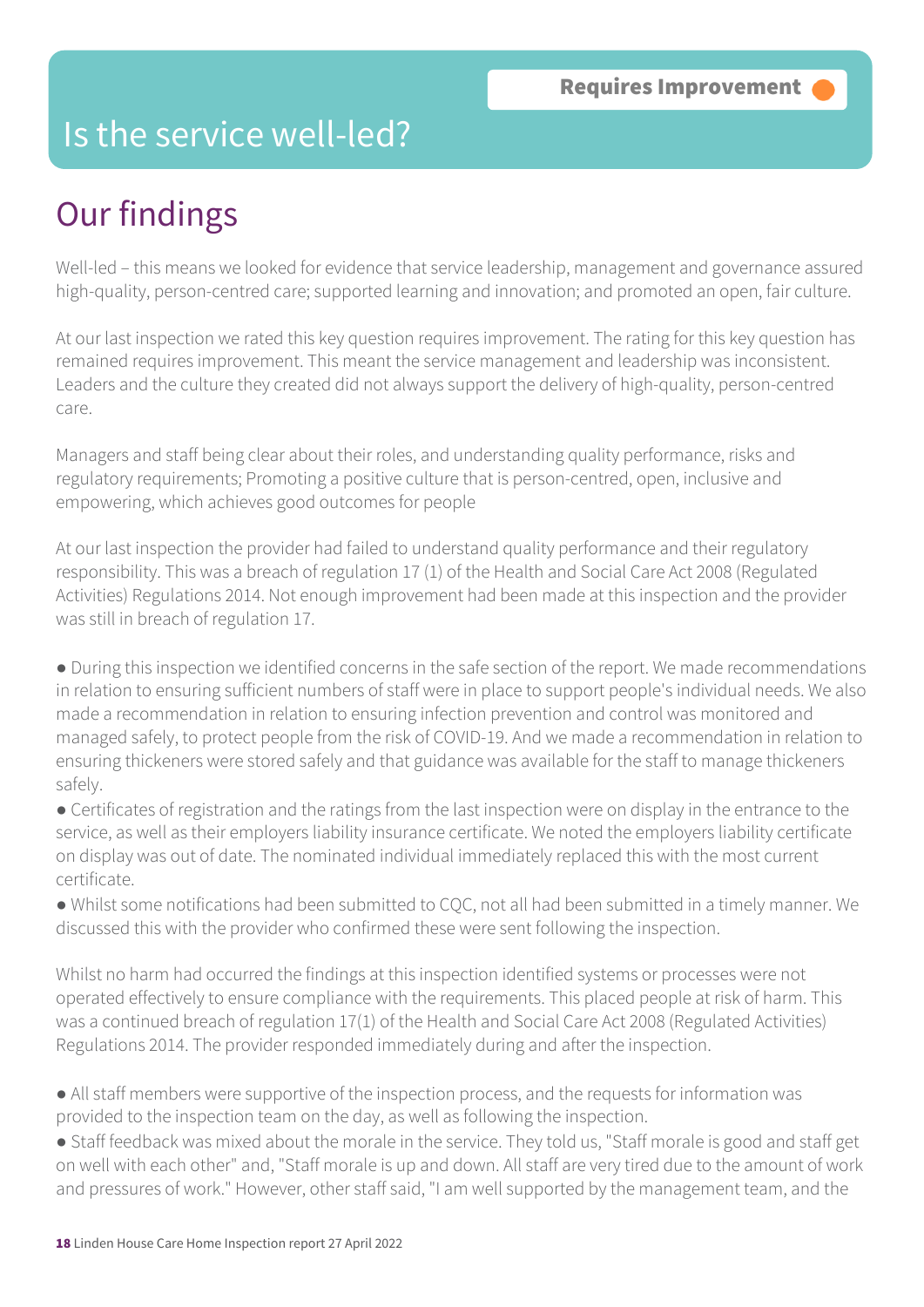manager is approachable. I have a good relationship with the manager, but some staff don't" and, "The management of the home has improved in the last two years. They are more approachable and understanding." The nominated individual told us that the registered manager had made a positive impact, and improvements in the service.

● The registered manager and the staff team were clear about their roles.

● We received mainly positive feedback about the registered manager and the staff team. People told us, "The manager, is very approachable", "There have never been any issues with any of the staff. They are all polite and have never dodged a question. They have always been helpful and ready to answer any queries that I may have had" and, "The manager is pleasant and easy to talk with. She regularly walks around the home too." However, one said, "[Registered manager] is the manager. I've not spoken to her much, and I don't really know her.

● Regular audits and monitoring of the service was ongoing. The records included information about the findings and the actions to be taken. The nominated individual regularly visited the service and the registered manager told us they felt supported by the senior team.

How the provider understands and acts on the duty of candour, which is their legal responsibility to be open and honest with people when something goes wrong

- The service acted when things went wrong and understood their responsibilities.
- Systems were in place to protect people in the event of an emergency. Contingency plans gave information to staff on action to take for events that could disrupt the service.
- Records confirmed the registered manager and provider understood and acted on their duty of candour. Complaints records included the actions taken when things went wrong.
- We saw the rating from the last inspection was displayed on the providers website and in the service.

Engaging and involving people using the service, the public and staff, fully considering their equality characteristics

- People and staff were sometimes engaged and involved.
- People and relatives they sometimes asked for their views. They said, "They listen to me here", "I've never received any questionnaires or attended meetings there, but then my [person who used the service] is capable of attending to these themselves" and, "They have residents meetings but they need to be more often. I have done a questionnaire." Evidence of feedback from surveys and questionnaires was on display in the entrance to the service. These had been completed recently and included brief comments about the findings. We discussed this with the provider who confirmed they would take action to ensure more detailed information was recorded to support improvements.

● Staff told us team meetings were taking place. Records of team and resident meeting minutes were seen, which included the dates of these and the topics discussed. One person told us, "We have monthly meetings and we can ask questions." Staff told us, "Staff meetings are held, but there hasn't been one for a while due to COVID-19. They have general staff meetings, as well as meetings for senior staff and residents and relatives."

● There was a service user guide which gave information to people and their relatives about what they could expect from the service. Newsletters had been developed to share information about the service however, this had not been done recently. One person told us, "I've not received any newsletters to let us know what's happening in the home."

Continuous learning and improving care

- Continuous learning and improving care was considered.
- A range of information was on display, and policies and procedures were available to the staff team to support the delivery of care to people. Records of spot checks undertaken by the management to monitor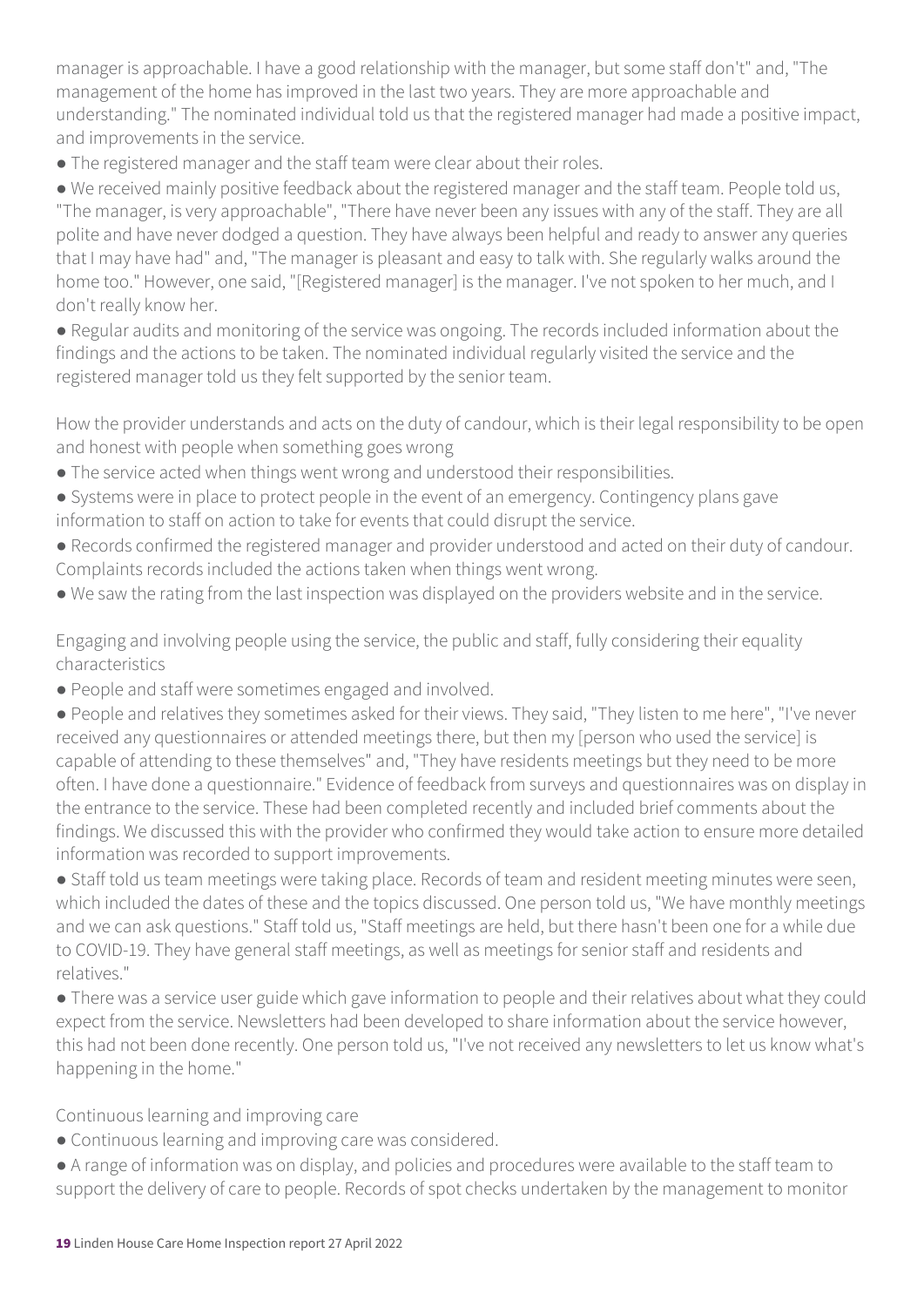the delivery of care was seen.

● People and relatives told us, "I would recommend it because they look after us here", "When I arrived, I didn't want to stay but [staff member] helped me to feel comfortable and then I was happy to stay here" and, "It's an amazing home with an amazing staff. I hold my hand up to them. They've been brilliant."

Working in partnership with others

● There was evidence in people's records of a variety of professionals, working in partnership with them. People told us reviews by professionals took place. One said, "They refer me to professionals when I need it. The home has put me in touch with [name of professional service]."

● Professionals confirmed they had been involved in people's care needs.